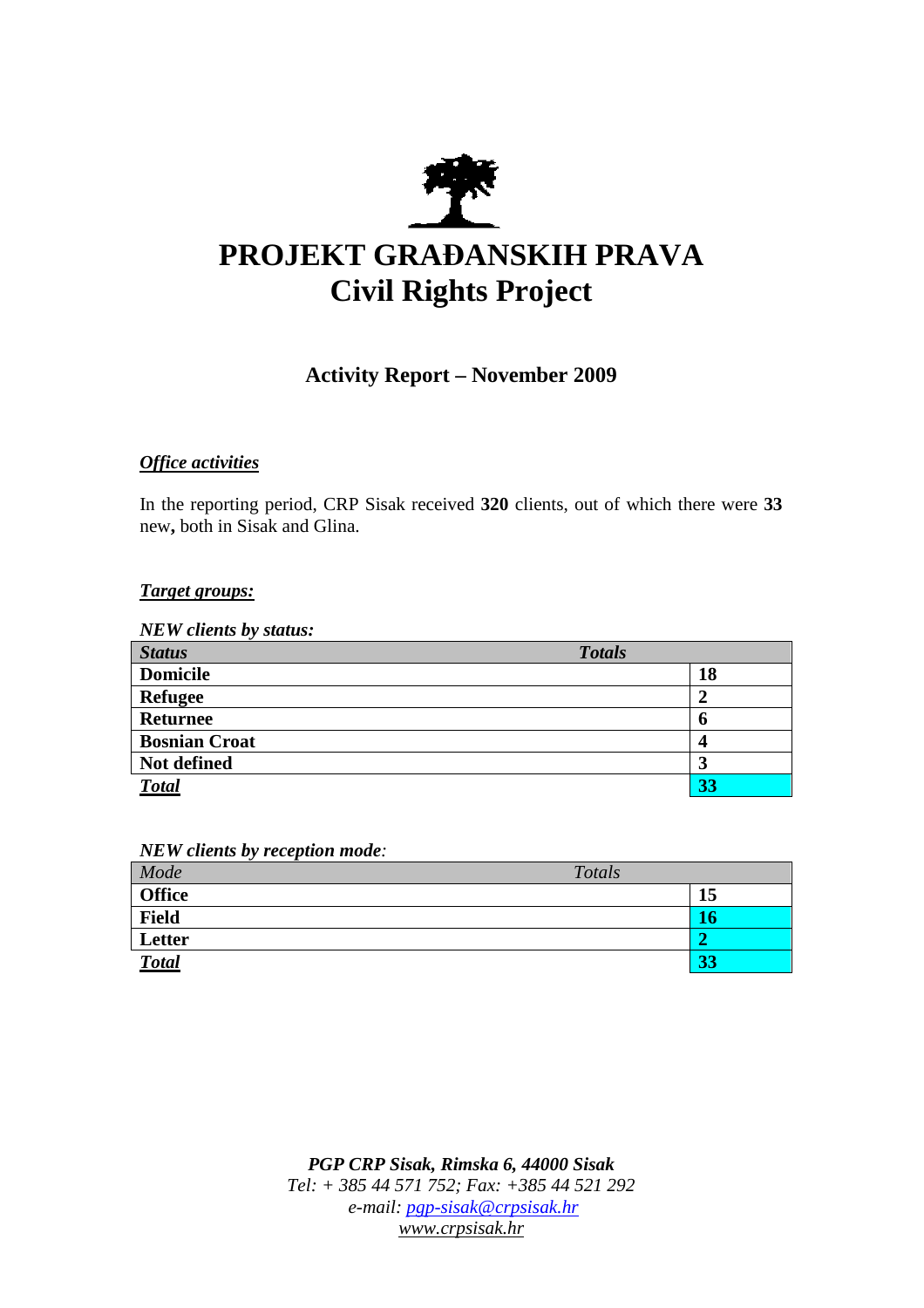| <b>TYPE OF CASE</b>                     | <b>NUMBER OF EVENTS</b> |
|-----------------------------------------|-------------------------|
| Citizenship                             | 15                      |
| Documents and status                    | 42                      |
| Ownership                               | 42                      |
| Pension and health and social security  | 48                      |
| Housing care                            | 21                      |
| Tenancy rights                          | 15                      |
| Labour                                  |                         |
| Misdemeanour                            | 6                       |
| Family violence                         | 7                       |
| Free legal aid                          | 34                      |
| Other: other legal issues, information, | 149                     |
| courses, etc.                           |                         |
| <b>TOTAL</b>                            | 386                     |

During the reporting period, there were **130** successfully solved request. They mainly relate to documents, establishment of ownership and other cases.

#### **ASSISTANCE**

| Personal documents issued                 | 10             |
|-------------------------------------------|----------------|
| Appeals/complaints                        | 15             |
| Letters                                   | 49             |
| Administrative lawsuits                   | $\overline{2}$ |
| Constitutional complaint                  | 2              |
| <b>ECHR</b> application                   |                |
| Requests                                  | 40             |
| Submissions - other                       | 28             |
| Legal and psychosocial and other types of | 166            |
| counseling                                |                |
| Quick advises                             | 75             |
| <b>TOTAL</b>                              | 388            |

### *Legal issues*

The legal issues that CRP has been dealing with remain the same, as it can be seen in the table above (type of case.) Also, despite of some changes in proceedings, the problems related to cases remain generally the same: lengthy proceedings, postponing of court hearings, not encouraging the return of refugees, etc. The courts and administration do not act impartially when the State is involved in the case, but exactly the opposite, being completely on the side of the State. The laws, even when they are good, are not being applied well.

The process of repossession of property, within the areas of special state concern, owned by persons that fled Croatia in 1995, is coming to an end. However, the remaining cases represent serious violation of human rights.

> *PGP CRP Sisak, Rimska 6, 44000 Sisak Tel: + 385 44 571 752; Fax: +385 44 521 292 e-mail: pgp-sisak@crpsisak.hr www.crpsisak.hr*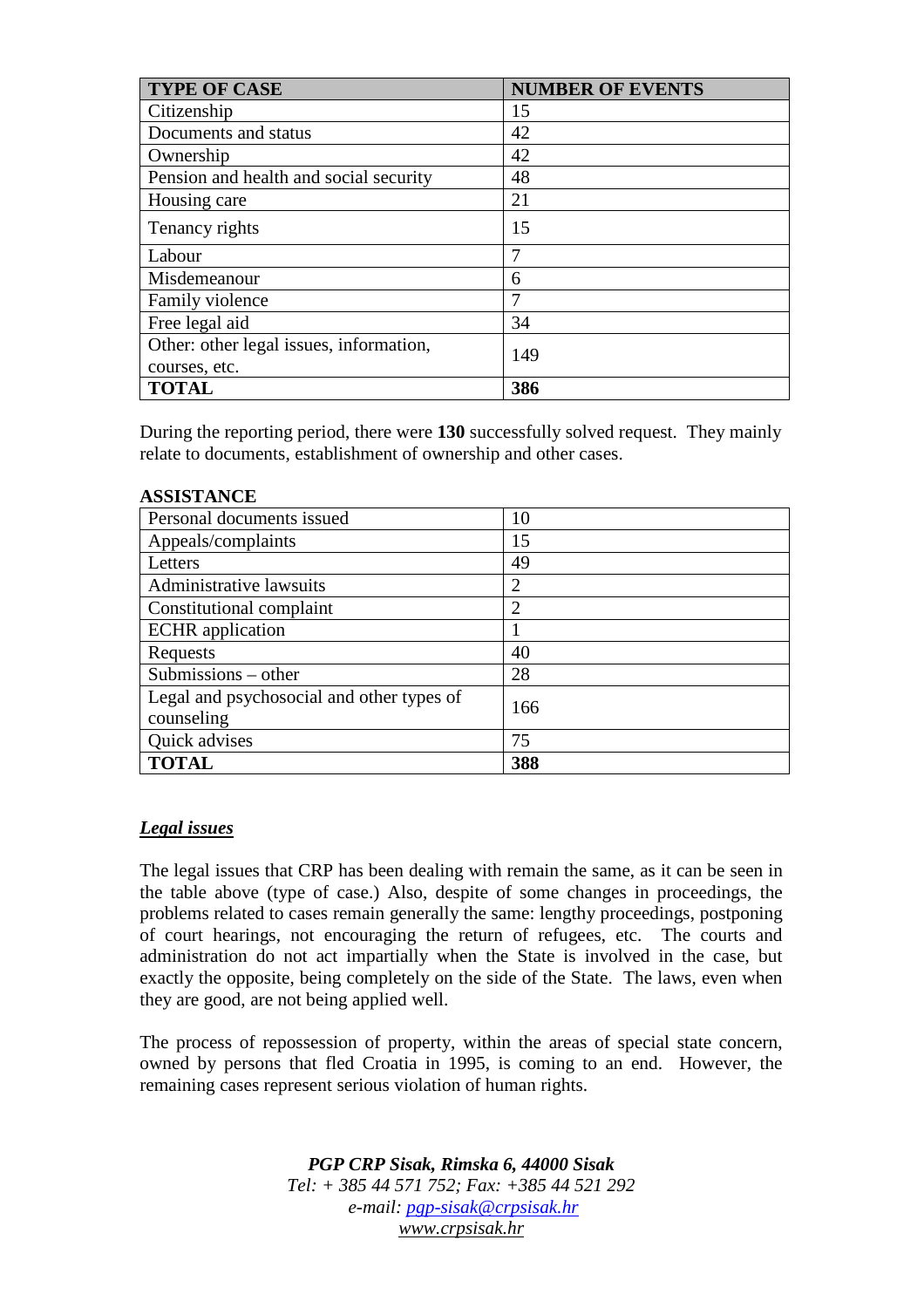Unfortunately, the repossession of property cases mainly finished by buying of houses by the State Agency.

However, some owners cannot repossess their property for over 14 years. The owners initiated court proceedings for eviction of temporary users. The courts decide to accept claim, but execution is postponed until accommodation for temporary users is solved. The relevant ministry does not solve the alternative accommodation for years and the court decision cannot be executed within reasonable time. The constitutional complaints of such owners have been rejected, despite of the decision of the European Court of Human Rights, which considers the execution of court decision as a part of the proceedings.

The following case shall demonstrate the above said. In March 2003, CRP filed a lawsuit for repossession of property for the client Z.G. (CRP case no. 5531/9726). During 2003 and 2004, there were 5 court hearings and in January 2005, the Municipal court in Sisak brought a decision, saying that the defendant should evict the property after he gains right to housing care. CRP filed an appeal to the Sisak County court.

In August 2006, the County court brought its decision and returned the case back to the first instance court. There was only one court hearing during 2007. In January 2008, the court brought its decision, saying that the defendant should vacate the house and property within 15 days. However, the defendant filed an appeal. Again, after almost 2 years, in August 2009 the County court accepted the appeal of the defendant and returned the case back to the first instance court. There was one court hearing in December 2009, where nothing new happened, but the Court said that they would again ask the information on housing care of the defendant from the Regional Office for displaced persons and refugees in Petrinja.

**CRP filed a request for protection of client's right to trial within reasonable time, as he cannot repossess his property, given for temporary use by the Republic of Croatia, for almost seven (7) years.** 

### *Other activities*

On 2 November 2009 a dialogue workshop was held in the Citizens' Centre Glina. The workshop was organised to discuss "Quality of life in the post war local community." The quality of life in the post war community has been significantly compromised by slow economic development, poor social capital (population), lack of systematic care and development, as well as lack of motivation of community for change and progress. There was an interesting discussion on reasons (that were mainly external circumstance) for decision on living in Glina. This issue was openly discussed by the domicile population, with refugee experience, of Croatian and Serbian ethnicity, settlers from BiH, as well as settlers from other parts of Croatia, who came to this region after the military action Storm for employment and housing care reasons. There was no conflict during discussions, but mutual tolerance. The local community representatives showed interest for such work and it is a special value of this workshop.

> *PGP CRP Sisak, Rimska 6, 44000 Sisak Tel: + 385 44 571 752; Fax: +385 44 521 292 e-mail: pgp-sisak@crpsisak.hr www.crpsisak.hr*